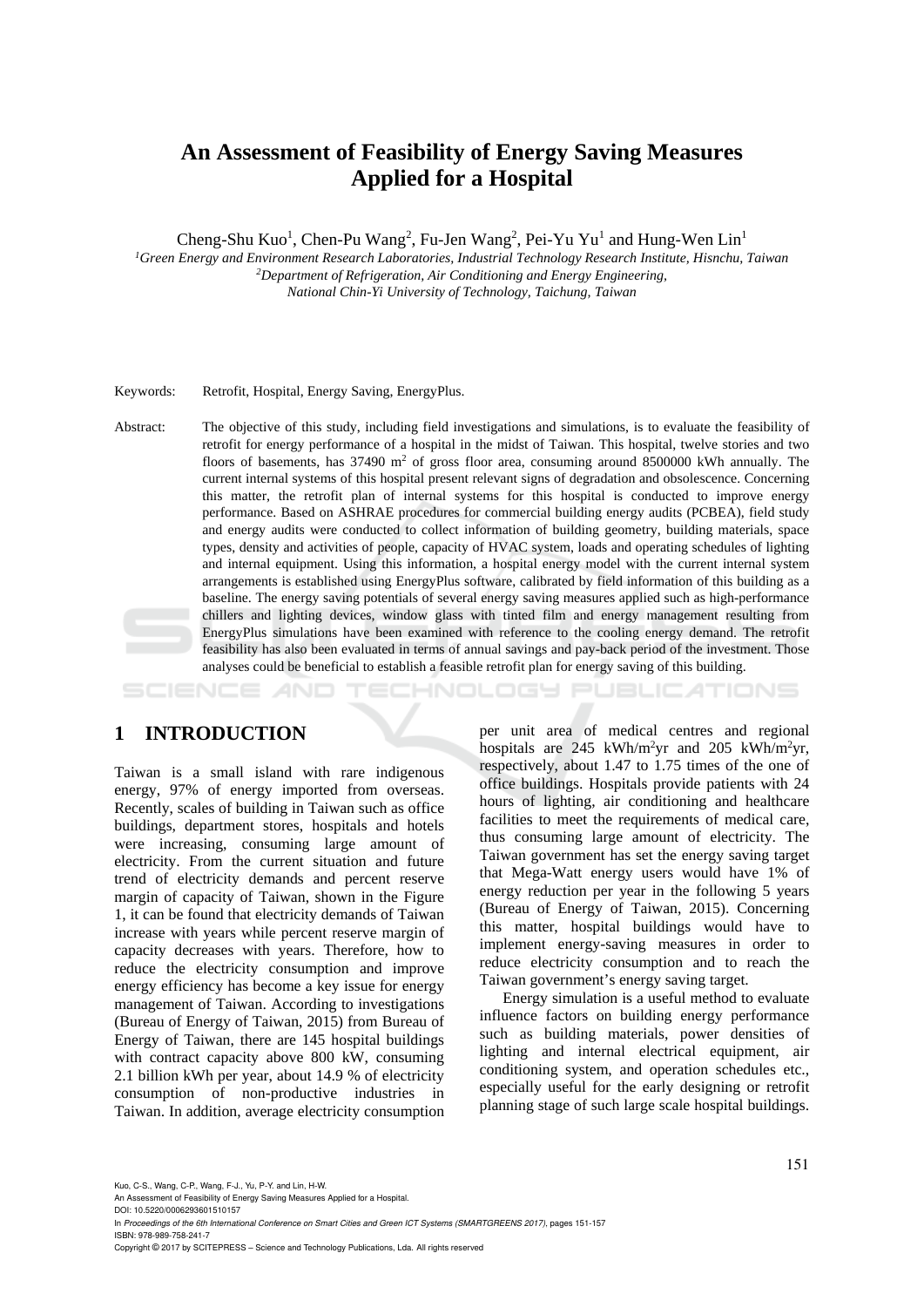Energy simulations have been applied to analyze energy performance of hospital buildings in several previous works. The building energy simulations were employed to evaluate the energy-saving efficiency of HVAC system by studying two green hospital buildings (Chen and Kan, 2014), to examine thermal performance of hospital buildings with various geometries (Shchuchenko et al, 2013), to calculate heating and cooling loads of the hospital (Saipi et al, 2014), to assess the feasibility of 50% energy savings for large hospitals in various climate zones of USA (Bonnema et al. 2010), and to evaluate impacts of both envelope renovation and HVAC system selection for a hospital building (Ascione et al, 2016) etc. It is indicated that the building energy software can help to obtain a better understanding of energy consumption throughout the whole building. Therefore, EnergyPlus building energy simulation software developed by Department of Energy of USA was used in this report to calculate energy consumptions of energy saving measures applied on this hospital to evaluate the feasibility of a retrofit plan for energy saving of this building, located in the midst of Taiwan.



Figure 1: Trend of net peak capacity, peak demand and percent reserve margin of Taiwan. (Taipower Company, 2011).

This paper is organized as follows. Section 2 is to obtain completed information of the hospital building employing ASHRAE procedures for commercial building energy audits (PCBEA) (ASHRAE, 2011) for information of building geometry, building materials, space types, density and activities of people, capacity of HVAC system, loads and operating schedules of lighting and internal equipment. Based on collected information, an energy model for this hospital was established using EnergyPlus software, while this energy model was calibrated by actual monthly electricity as a retrofit baseline. Section 3 describes the evaluations of applied energy saving measures. It will compare annual energy saving and pay-back period of the investment among the existing baseline and energy saving measures to evaluate retrofit feasibility. Finally, Section 4 presents our conclusions

### **2 ENERGY MODEL OF THIS HOSPTIAL BUILDING**

#### **2.1 Specification of Building**

This hospital building is located in the midst of Taiwan, built in twelve floors above ground and two floors underground, with base area 64 meter by 58.6 meter. The front of this hospital building faces northwest. The first floor is the lobby and emergency rooms. From the 5th floor to the 11th floor, all spaces are wards except some spaces in 10th floor are used for negative pressure isolation rooms. The 12th floor contains an auditorium, meeting rooms and negative pressure isolation rooms. The detailed information of area and space types of each floor of this building is shown in Table 1.

| Floor          | Floor area $(m2)$ | Space property              |  |  |  |
|----------------|-------------------|-----------------------------|--|--|--|
| B <sub>1</sub> |                   | Radiology department;       |  |  |  |
|                | 3749              | Morgue; Parking lot         |  |  |  |
|                |                   | Restaurant; Pharmacy;       |  |  |  |
| B <sub>2</sub> | 3749              | Medical records             |  |  |  |
|                |                   | department                  |  |  |  |
| 1F             | 3749              | Lobby; Emergency room       |  |  |  |
| 2F             | 3749              | <b>Outpatient Clinic</b>    |  |  |  |
| 3F             | 3749              | Intensive care unit;        |  |  |  |
|                |                   | Operating room              |  |  |  |
| 4F             | 3749              | Air conditioning machine    |  |  |  |
|                |                   | room                        |  |  |  |
| 5F             | 1874.5            | Ward                        |  |  |  |
| 6F             | 1874.5            | Ward                        |  |  |  |
| 7F             | 1874.5            | Ward                        |  |  |  |
| 8F             | 1874.5            | Ward                        |  |  |  |
| 9Ε             | 1874.5            | Ward                        |  |  |  |
| 10F            | 1874.5            | Ward; Negative pressure     |  |  |  |
|                |                   | isolation room              |  |  |  |
| 11F            | 1874.5            | Ward                        |  |  |  |
| 12F            |                   | Negative pressure isolation |  |  |  |
|                | 1874.5            | room; Auditorium;           |  |  |  |
|                |                   | Meeting room                |  |  |  |

Table 1: Specification of building.

### **2.2 Construction of the Building**

According to the architectural drawing of this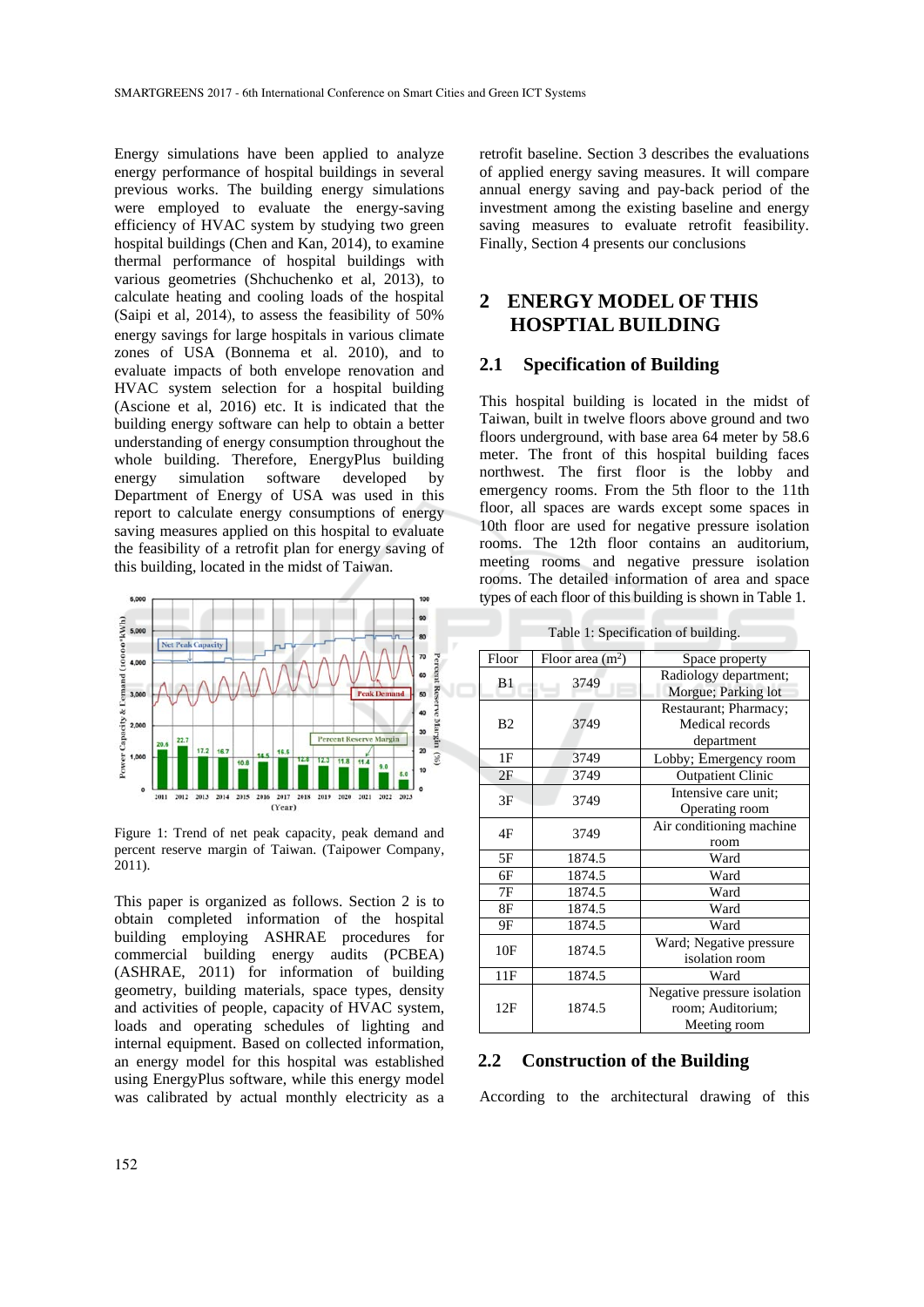building, the construction, appearance and interior partition of the building are established. The roof of this building is reinforced concrete with regular insulation (overall heat transfer coefficient  $U = 0.99$ W/m2 K). Exterior wall is 15 cm reinforced concrete with tiles (overall heat transfer coefficient  $U = 3.49$  $W/m<sup>2</sup>K$ ). Window glass is 8 mm brown colour glass (overall heat transfer coefficient  $U = 6.07$  W/m<sup>2</sup>K, solar heat gain coefficient SHGC = 0.82). The building model is built up following the geometric dimensions of the building in the architectural drawing. The complicated geometric dimensions of the building are simplified without influencing the simulations. The actual appearance and 3D model of the building are shown in Figure 2 and 3. The interior partitions of each floor of this building are independently established according to the architectural drawing. Some spaces without air conditioning or with the same property are simply combined into a space to reduce the complexity of building model.



Figure 2: Actual appearance of the hospital.



Figure 3: 3D model of the hospital.

#### **2.3 Interior Load Parameters**

According to field investigation, the average people, lighting density and internal electrical equipment density of each floor of this hospital are shown in the Table 2.

| floor          | People | Lighting            | Internal electrical |  |  |
|----------------|--------|---------------------|---------------------|--|--|
|                | number | density             | equipment           |  |  |
|                |        | (W/m <sup>2</sup> ) | density( $W/m2$ )   |  |  |
| B <sub>2</sub> | 100    | 15                  | 15                  |  |  |
| B1             | 200    | 30                  | 15                  |  |  |
| 1F             | 300    | 25                  | 15                  |  |  |
| 2F             | 160    | 25                  | 20                  |  |  |
| 3F             | 160    | 20                  | 10                  |  |  |
| 4F             | 5      | 5                   | 10                  |  |  |
| 5F             | 160    | 25                  | 10                  |  |  |
| 6F             | 160    | 25                  | 10                  |  |  |
| 7F             | 160    | 25                  | 10                  |  |  |
| 8F             | 160    | 25                  | 10                  |  |  |
| 9Ε             | 160    | 25                  | 10                  |  |  |
| 10F            | 160    | 25                  | 15                  |  |  |
| 11F            | 160    | 25                  | 10                  |  |  |
| 12F            | 100    | 15                  | 10                  |  |  |

Table 2: Average interior loads of building.

#### **2.4 Schedule**

During simulations, schedules of people activity, lighting, internal electrical equipment and air conditioning system need to be input to represent time variation of people number and power density of related equipment. The effect of time variation is expressed using the number of fraction of peak. When full load is done, fraction of peak is set to be 1. On the other hand, fraction of peak is 0 when the load is off. The value of fraction of peak is between 0 and 1 when it is partial load. In this report, schedules were derived based on engineering judgment and field investigation. Figure 4 shows the time variation of people number in the hospital building. Y-axis represents the ratio of people number of the current time to the peak people number. Figure 5, 6, and 7 plot the lighting, internal electrical equipment, and air conditioning system schedules in the hospital building. For special spaces in the hospital such as emergency rooms and intensive care unit, the fraction of peak of schedules remains one for 24 hours throughout the whole year.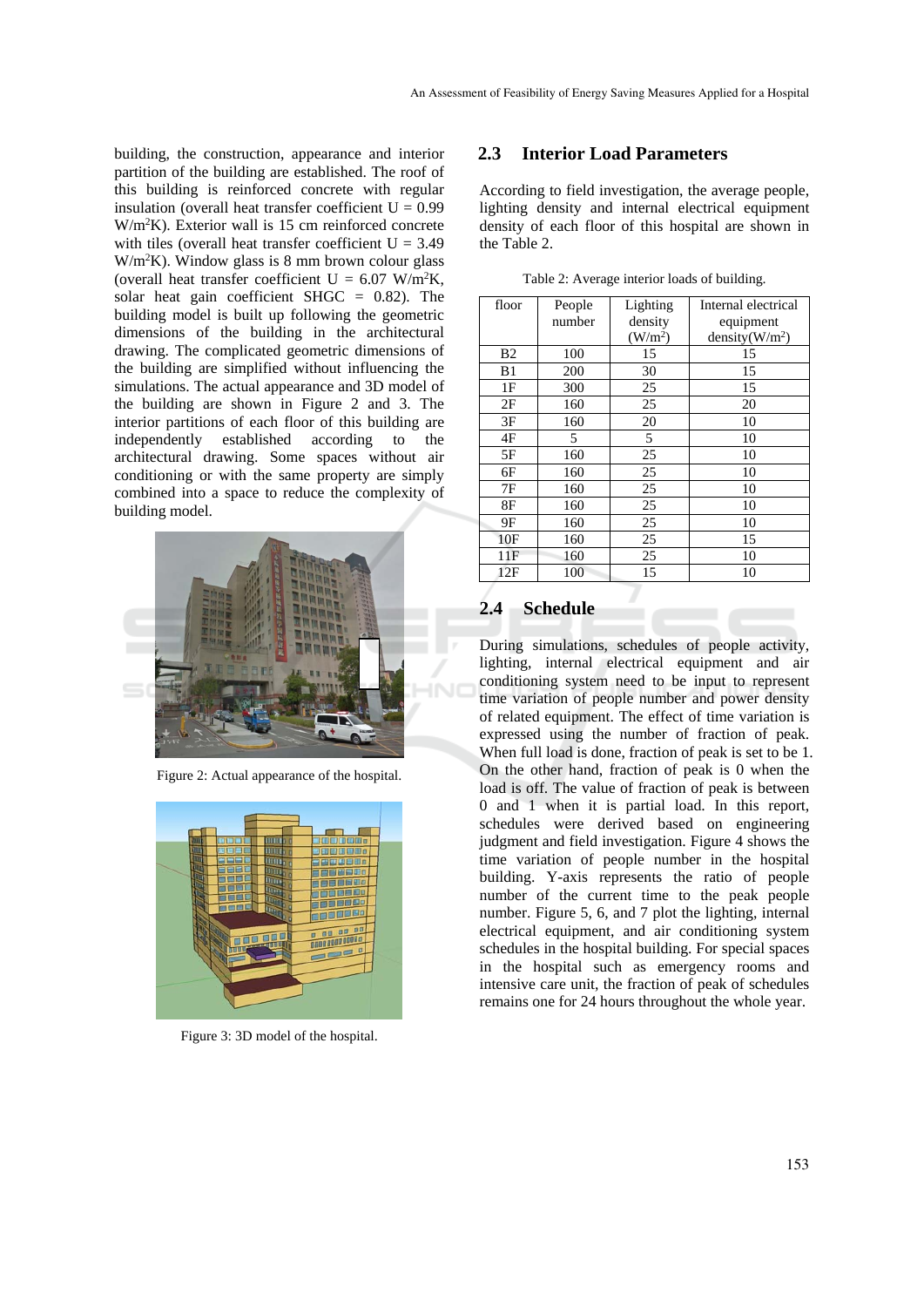

Figure 4: Occupancy schedule.



Figure 6: Internal electrical equipment schedule.



Figure 7: Air conditioning system schedule.

#### **2.5 Air Conditioning System**

This air conditioning system of this hospital contains two 540 RT chillers in a parallel configuration and a 250 RT chiller, with rated COP of 5.0, 5.0 and 4.0, respectively. These chillers work using 5 chilled water pumps and 7 regional chilled water pumps to cool the rooms inside the building, illustrated in Figure 8. Also, these chillers employ 5 cooling water pumps and 5 cooling towers to release heat to the environment, shown in Figure 9. Specifications of chillers are indicated in Table 3. The chiller of 250 RT works 24 hours whole year to meet the requirements of cooling loads of special spaces such as emergency rooms and intensive care unit. Two 540 RT chillers satisfy the cooling demands for all regular rooms, operating with the air conditioning system schedule indicated in Figure 7. The efficiency of fans used in air conditioning system is 0.6. The room temperature of regular space is set at 25 ℃.

Table 3: Specifications of chillers.

| No.                                                          | CH1   | CH2   | CH <sub>3</sub> |
|--------------------------------------------------------------|-------|-------|-----------------|
| Capacity (RT)                                                | 540   | 540   | 250             |
| Power consumption<br>(kW)                                    | 384   | 384   | 198             |
| Inlet/outlet chilled<br>water temp. $(\mathcal{C})$          | 12/7  | 12/7  | 12/7            |
| Inlet/outlet cooling<br>water temp. $({}^{\circ}\mathbb{C})$ | 32/37 | 32/37 | 32/37           |



Figure 8: Chillers, chilled water pumps and regional chilled water pumps.



Figure 9: Chillers, cooling water pumps and cooling towers.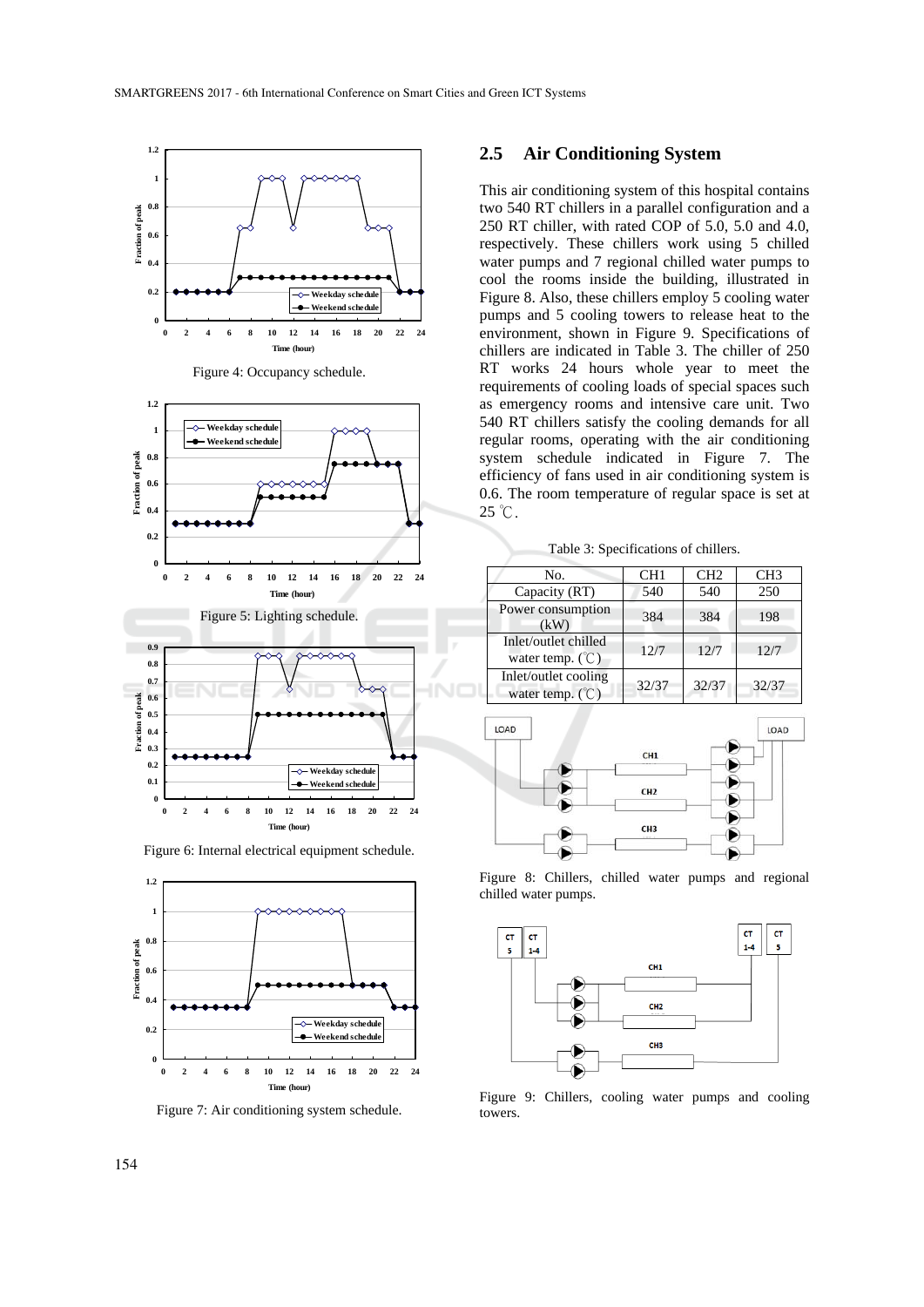#### **2.6 Baseline Model**

A building model with above settings including construction and materials, internal loads, schedules and air conditioning system is simulated using EnergyPlus software. The simulation result of electricity consumption of this building is compared with measured electricity consumption in 2015, listed in Table 4. The deviation of total annual electricity consumption between simulation and actual measured data is about 3.64% and the trends of monthly electricity usages of both are similar and closed. The allowable difference between predicted and measured data is that the annual simulated energy usage should be within 10% of metered data, while a difference of less than 25% is acceptable on a seasonal basis (Rahman et al, 2010). From the simulation result, it is indicated that this building model can be the baseline for retrofit evaluations in terms of total annual electricity consumption.

Table 4: Comparison between actual and simulation data.

| Month          | Actual    | Simulation | Deviation |
|----------------|-----------|------------|-----------|
|                | (kWh)     | (kWh)      | (% )      |
| 1              | 595,832   | 638,165    | 7.10      |
| $\overline{2}$ | 528,308   | 566.942    | 7.31      |
| 3              | 621.872   | 669.196    | 7.61      |
| $\overline{4}$ | 620.990   | 653.532    | 5.24      |
| 5              | 707,569   | 739.281    | 4.48      |
| 6              | 720.664   | 723.314    | 0.37      |
| 7              | 855,248   | 881.724    | 3.10      |
| 8              | 827,073   | 799,616    | $-3.32$   |
| 9              | 801.520   | 752.193    | $-6.15$   |
| 10             | 657,216   | 715.404    | 8.85      |
| 11             | 612.632   | 668,029    | 9.04      |
| 12             | 590,675   | 628,319    | 6.37      |
| Total          | 8,139,599 | 8.435.715  | 3.64      |



Figure 10: Simulation result and comparison with measured data.

## **3 EVALUATION OF ENERGY SAVING MEASURES**

Based on baseline energy model of this hospital building, calculations of energy saving and pay-back period of investment of energy saving measures applied on air conditioning system, ventilation system, lighting system, internal electrical equipment, building materials and energy management are conducted as follows.

Baseline: The EnergyPlus building model with current internal system, which has been calibrated with the monthly electricity consumptions of the hospital building in 2015.

Measure 1: The original chiller of 250 RT with  $COP = 4.0$  is replaced by a new chiller of 250 RT with COP = 5.0. After this improvement, total annual energy consumption is 8,115,158 kWh, saving 3.8% of electricity about reduction of 31,022 USD (US Dollar). If cost of this improvement is 80,646 USD, the return on investment (ROI) will be 2.6 years.

Measure 2: This measure is to increase outlet chilled water temperature of chillers from 7°C to 8°C. According to the required working condition of air handling units, the apparatus dew point is  $13.5^{\circ}$ C. Generally, the temperature difference between inlet and outlet chilled water of the chiller is 5°C. Therefore, when outlet chilled water temperature of chillers is from  $7^{\circ}$ C to  $8^{\circ}$ C, the apparatus dew point can reach to 13.5°C. It means that this change will not influence the working condition of cooling coils of air handling units. This measure can be implemented easily by changing the temperature setting value on the control panel of the chiller. After this setting, total annual energy consumption is 8,345,617 kWh, saving 2.1% of electricity about reduction of 17,438 USD. Since cost of this improvement is 0 USD, the return on investment (ROI) is 0 year.

Measure 3: Decreasing inlet cooling water temperature of chillers from  $32^{\circ}$ C to  $31^{\circ}$ C is applied to save energy. Based on the consideration of capacity of current cooling tower, properties of chiller and outdoor wet-bulb temperature without significant deviations from the standard operation conditions suggested by manufacturers, slightly decreasing 1°C on inlet cooling water temperature of chillers is proposed to observe the variation of total energy consumption. This measure can be carried out by simply changing the setting values of inlet cooling water temperature on the control panel of chillers. After this change, total annual energy consumption is 8,365,667 kWh, saving 1.1% of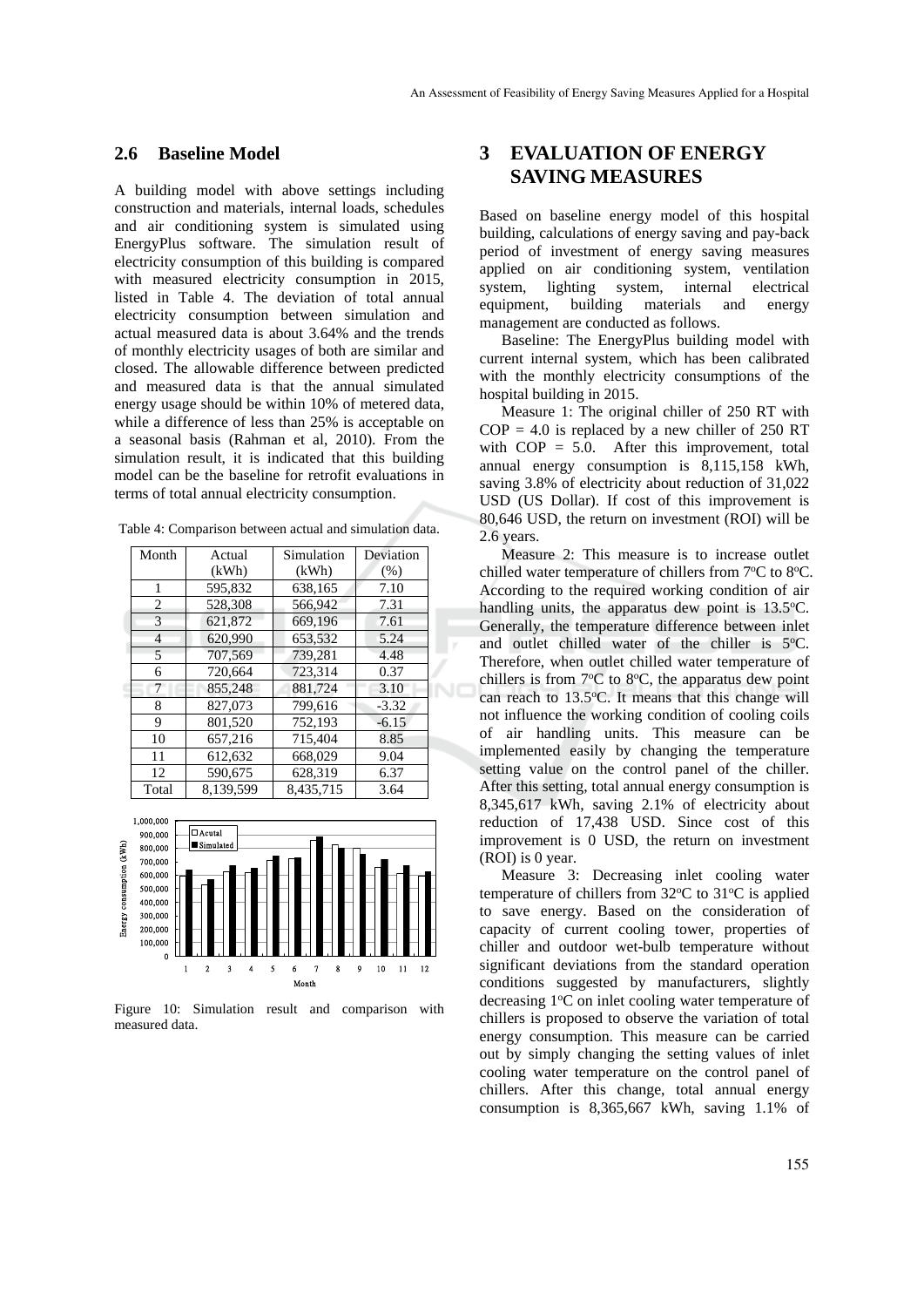electricity about reduction of 8,720 USD. Since cost of this improvement is 0 USD, the return on investment (ROI) is 0 year.

Measure 4: Employing the tinted window film on window glass of the building as thermal insulation, the solar heat gain coefficient (SHGC) of window glass with tinted film is reduced from 0.81 to 0.51. After this improvement, total annual energy consumption is 8,365,667 kWh, saving 0.8% of electricity about reduction of 6,780 USD. Since cost of this improvement is 92,746 USD (total glass area is 2395.94  $m^2$  and cost is 38.7 USD/ $m^2$ ), the return on investment (ROI) is 13.7 years.

Measure 5: The original lighting systems for existing building using T-8 fluorescent lamps are replaced by T-5 fluorescent lamps. Therefore, by this energy saving measure, the average lighting

density in all spaces will be 0.85 times of the original lighting density. After this improvement, total annual energy consumption is 8,112,018 kWh, saving 3.8% of electricity about reduction of 31,326 USD. Since cost of this improvement is 222,161 USD, the return on investment (ROI) is 7.1 years.

Measure 6: High-performance appliances are applied to reduce energy consumption of internal electrical equipment. By this measure, energy consumption of internal electrical equipment is estimated to be 0.94 times of original one. If this improvement is conducted, total annual energy consumption will be 8,300,822 kWh, saving 1.6 % of electricity about reduction of 13,054 USD. Since cost of this improvement is 70,000 USD, the return on investment (ROI) is 5.36 years.



Figure 11: Simulation results of energy saving measures and comparison with baseline data.

| Month                   | <b>Baseline</b><br>(MWh) | Measure<br>1(MWh) | Measure<br>2(MWh) | Measure<br>3(MWh) | Measure<br>4(MWh) | Measure<br>5(MWh) | Measure<br>6(MWh) | Measure<br>7(MWh) | Measure<br>8(MWh) |
|-------------------------|--------------------------|-------------------|-------------------|-------------------|-------------------|-------------------|-------------------|-------------------|-------------------|
| 1                       | 638.17                   | 605.07            | 598.83            | 628.38            | 630.55            | 611.38            | 636.33            | 624.65            | 621.67            |
| $\overline{c}$          | 566.94                   | 544.17            | 554.79            | 558.89            | 554.14            | 540.88            | 565.18            | 553.55            | 560.57            |
| 3                       | 669.20                   | 636.65            | 632.63            | 660.16            | 667.35            | 647.42            | 667.89            | 659.46            | 654.75            |
| $\overline{4}$          | 653.53                   | 624.92            | 627.20            | 646.13            | 651.03            | 633.43            | 652.22            | 643.97            | 643.18            |
| 5                       | 739.28                   | 716.11            | 736.84            | 732.91            | 736.11            | 713.28            | 737.91            | 728.77            | 736.13            |
| 6                       | 723.31                   | 701.41            | 725.10            | 716.68            | 719.20            | 697.67            | 721.97            | 713.00            | 721.03            |
| $\tau$                  | 881.72                   | 859.65            | 889.26            | 874.86            | 877.68            | 840.54            | 880.37            | 871.29            | 879.43            |
| 8                       | 799.62                   | 775.21            | 800.33            | 792.46            | 794.21            | 769.42            | 798.22            | 788.71            | 796.02            |
| 9                       | 752.19                   | 722.16            | 733.26            | 743.80            | 745.46            | 724.79            | 750.84            | 741.66            | 740.47            |
| 10                      | 715.40                   | 686.17            | 699.36            | 709.06            | 711.67            | 691.73            | 714.05            | 705.13            | 709.56            |
| 11                      | 668.03                   | 637.07            | 635.45            | 659.73            | 666.20            | 645.88            | 666.76            | 658.57            | 653.79            |
| 12                      | 628.32                   | 606.59            | 622.48            | 622.55            | 612.08            | 595.60            | 626.08            | 612.08            | 625.89            |
| Total                   | 8435.72                  | 8115.16           | 8255.52           | 8345.62           | 8365.67           | 8112.02           | 8417.82           | 8300.82           | 8342.48           |
| Energy<br>saving $(\%)$ |                          | 3.8               | 2.1               | 1.1               | 0.8               | 3.8               | 1.6               | 0.2               | 1.11              |
| ROI (year)              | --                       | 2.6               | $\theta$          | $\overline{0}$    | 13.7              | 7.1               | 5.36              | 37.3              | $\theta$          |

Table 5: Results of energy saving measures.